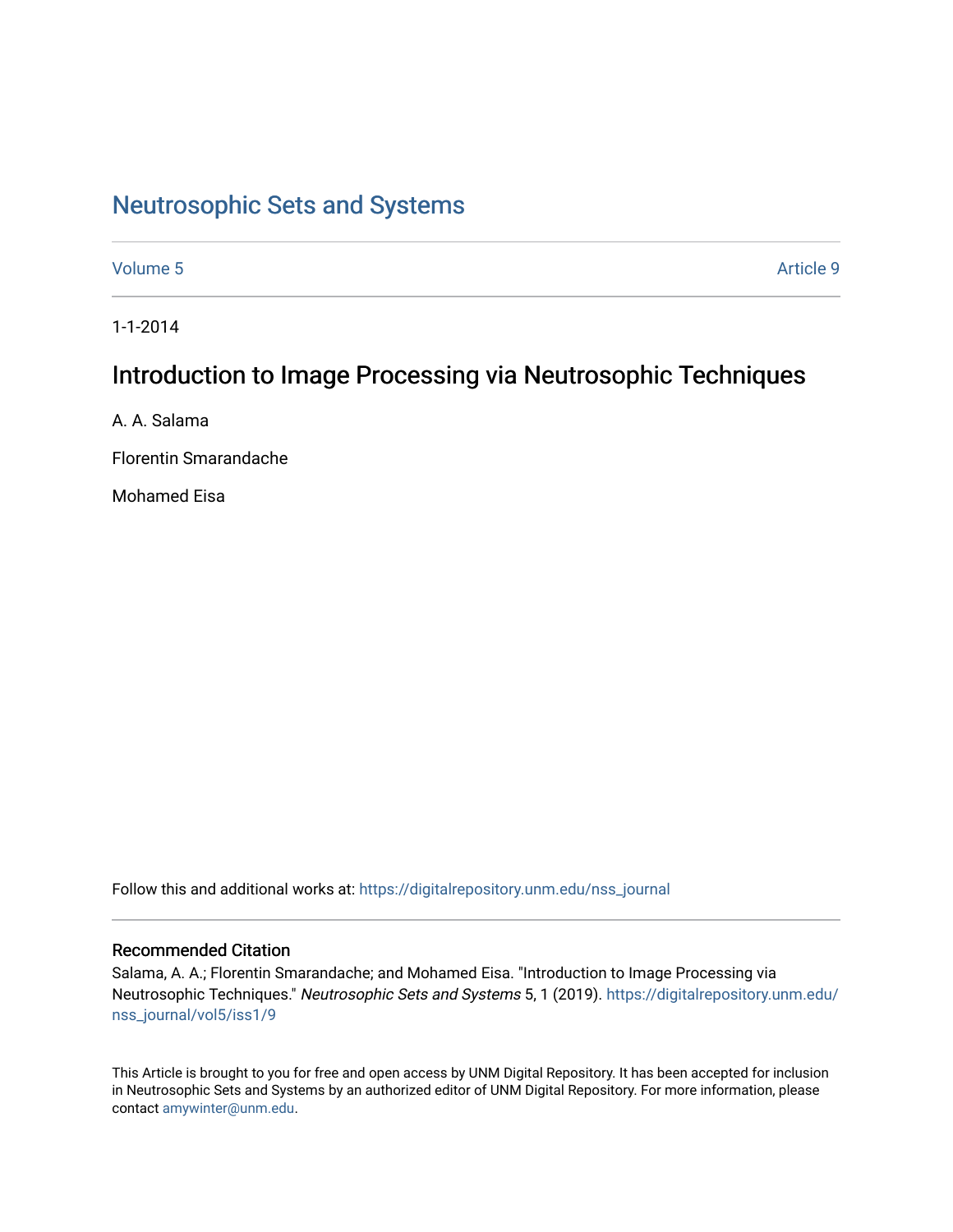

## **Introduction to Image Processing via Neutrosophic Techniques**

## **A. A. Salama<sup>1</sup> , Florentin Smarandache<sup>2</sup> and Mohamed Eisa<sup>3</sup>**

<sup>1</sup> Department of Mathematics and Computer Science, Faculty of Sciences, Port Said University, 23 December Street, Port Said 42522, Egypt. Emai[l:drsalama44@gmail.com](mailto:drsalama44@gmail.com)

<sup>2</sup> Department of Mathematics, University of New Mexico 705 Gurley Ave. Gallup, NM 87301, USA.

Email: [smarand@unm.edu](mailto:smarand@unm.edu)

<sup>3</sup>Computer Science Department, Port Said University, 42526 Port Said, Egypt. Email**:** mmmeisa@yahoo.com

**Abstract**. This paper is an attempt of proposing the processing approach of neutrosophic technique in image processing. As neutrosophic sets is a suitable tool to cope with imperfectly defined images, the properties, basic operations distance measure, entropy measures, of the neutrosophic sets method are presented here. İn this paper we, introduce the distances between neutrosophic sets: the Hamming distance, the normalized Hamming

distance, the Euclidean distance and normalized Euclidean distance. We will extend the concepts of distances to the case of neutrosophic hesitancy degree. Entropy plays an important role in image processing. In our further considertions on entropy for neutrosophic sets the concept of cardinality of a neutrosophic set will also be useful. Possible applications to image processing are touched upon.

**Keywords**: Neutrosophic sets; Hamming distance; Euclidean distance; Normalized Euclidean distance; Image processing.

#### **1. Introduction**

Since the world is full of indeterminacy, the neutrosophics found their place into contemporary research. Smarandache [9, 10] and Salama et al [ 4, 5, 6, 7, 8, 12, 13, 14, 15, 16, 17, 18, 19, 20, 21, 22, 23, 24, 25, 26, 45]. Entropy plays an important role in image processing. İn this paper we, introduce the distances between neutrosophic sets: the Hamming distance. İn this paper we, introduce the distances between neutrosophic sets: the Hamming distance, The normalized Hamming distance, the Euclidean distance and normalized Euclidean distance. We will extend the concepts of distances to the case of neutrosophic hesitancy degree. In our further considertions on entropy for neutrosophic sets the concept of cardinality of a neutrosophic set will also be useful.

## **2. Terminologies**

Neutrosophy has laid the foundation for a whole family of new mathematical theories generalizing both their classical and fuzzy counterparts [1, 2, 3, 11, 27, 28, 29, 30, 31, 32, 33, 34, 35, 36, 37, 38, 39, 40, 41, 42, 43, 44, 46] such as a neutrosophic set theory. We recollect some relevant basic preliminaries, and in particular, the work of Smarandache in [9, 10] and Salama et al. [4, 5, 6, 7, 8, 12, 13, 14, 15, 16, 17, 18, 19, 20, 21, 22, 23, 24, 25, 26, 45]. Smarandache introduced the neutrosophic components T, I, F which represent the membership, indeterminacy, and non-membership values respectively, where  $|0, 1, 1|$  is nonstandard unit interval. Salama et al. introduced the following:

Let X be a non-empty fixed set. A neutrosophic set A is an object having the form  $A = \langle \mu_A(x), \sigma_A(x), \nu_A(x) \rangle$ where  $\mu_A(x), \sigma_A(x)$  and  $\nu_A(x)$  which represent the degree of member ship function (namely  $\mu_A(x)$ ), the degree of indeterminacy (namely  $\sigma_A(x)$ ), and the degree of non-member ship (namely  $v_A(x)$ ) respectively of each element  $x \in X$ the set *A* where

A. A. Salama and Florentin Smarandache and Mohamed Eisa, Introduction to Image Processing via Neutrosophic **Techniques**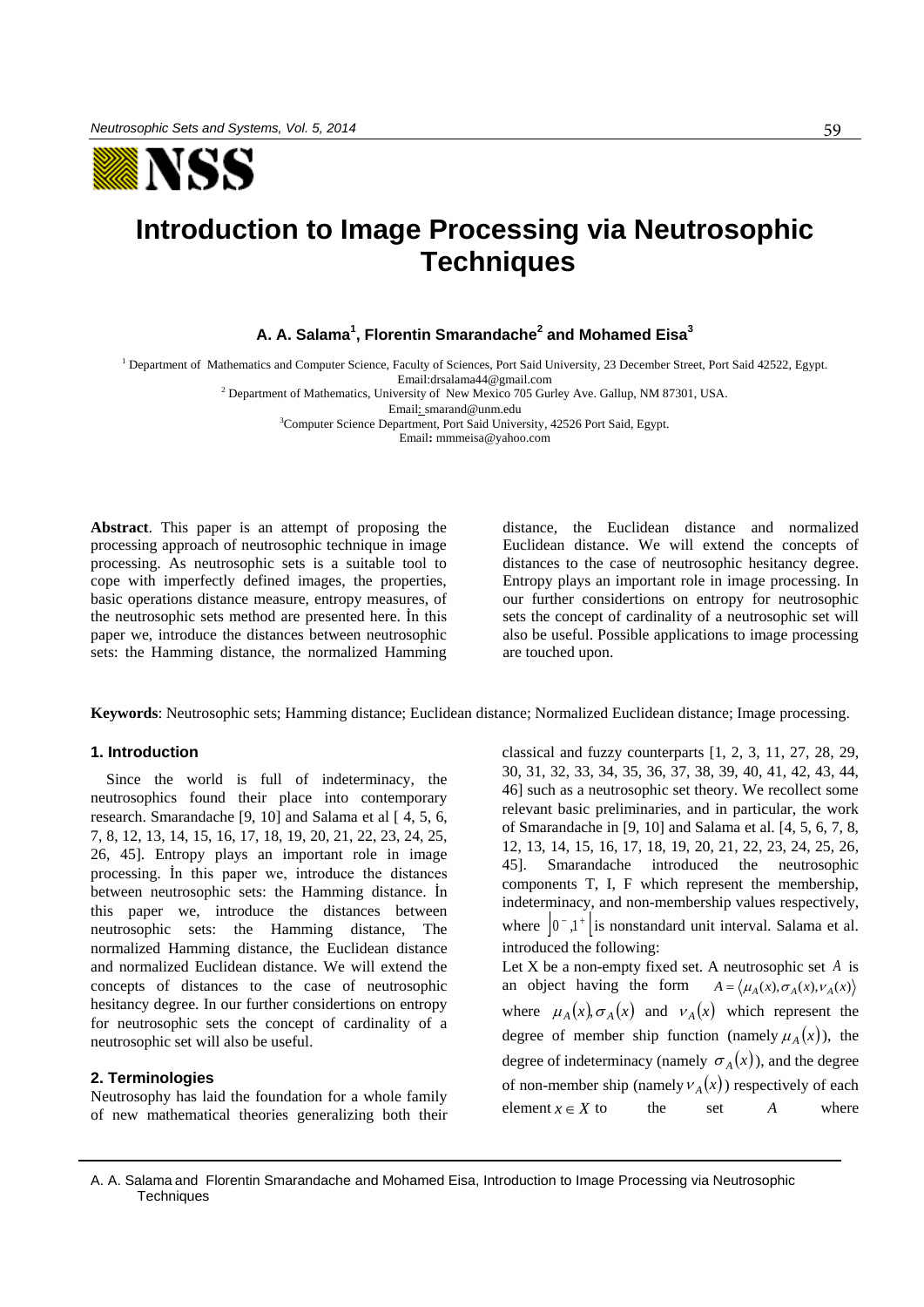$0^- \leq \mu_A(x), \sigma_A(x), v_A(x) \leq 1^+$  and

 $0^-$  ≤  $\mu_A(x)$  +  $\sigma_A(x)$  +  $\nu_A(x)$  ≤ 3<sup>+</sup>. Smarandache introduced the following: Let T, I,F be real standard or nonstandard subsets of  $|0,1^+|$ , with Sup  $T=t$  sup, inf  $T=t$  inf Sup\_I=i\_sup, inf\_I=i\_inf Sup  $F=f$  sup, inf  $F=f$  inf n-sup=t\_sup+i\_sup+f\_sup n-inf=t\_inf+i\_inf+f\_inf, T, I, F are called neutrosophic components **3. Distances Betoween Neutrosophic Sets** We will now extend the concepts of distances presented

in [11] to the case of neutrosophic sets.

## **Definition 3.1**

.

Let  $A = \{ (\mu_A(x), \nu_A(x), \gamma_A(x)), x \in X \}$  and  $B = \{ (\mu_B(x), \nu_B(x), \gamma_B(x)), x \in X \}$  in  $X = \{x_1, x_2, x_3, \dots, x_n\}$  then i) The Hamming distance is equal to { $x_1, x_2, x_3, ..., x_n$ } then<br>The Hamming distance is equal to<br> $(A, B) = \sum_{i=1}^{n} (\mu_A(x_i) - \mu_B(x_i)| + |v_A(x_i) - v_B(x_i)| + |v_A(x_i) - v_B(x_i)|)$ *n*

$$
d_{Ns}(A,B) = \sum_{i=1}^{n} (\mu_A(x_i) - \mu_B(x_i) + |\nu_A(x_i) - \nu_B(x_i)| + |\gamma_A(x_i) - \gamma_B(x_i)|)
$$

ii) The Euclidean distance is equal to

The Euclidean distance is equal to  
\n
$$
e_{N_5}(A, B) = \sqrt{\sum_{i=1}^{n} ((\mu_A(x_i) - \mu_B(x_i))^2 + (\nu_A(x_i) - \nu_B(x_i))^2 + (\gamma_A(x_i) - \gamma_B(x_i))^2)}
$$

iii) The normalized Hamming distance is equal to The normalized Hamming distance is equal to<br>  $(A, B) = \frac{1}{2n} \sum_{i=1}^{n} (\mu_A(x_i) - \mu_B(x_i)| + |v_A(x_i) - v_B(x_i)| + |v_A(x_i) - v_B(x_i)|)$  $NH_{Ns}(A, B) = \frac{1}{2n} \sum_{i=1}^{N} (\mu_A(x_i) - \mu_B(x_i)) + |\nu_A(x_i) - \nu_B(x_i)| + |\gamma_A(x_i) - \gamma_B(x_i)|$  $\mathcal{L}(B) = \frac{1}{2} \sum_{i=1}^{n} (\mu_A(x_i) - \mu_B(x_i)) + |\nu_A(x_i) - \nu_B(x_i)| + |\gamma_A(x_i) - \gamma_A(x_i)|$ 

#### **iv)** The normalized Euclidean distance is equal to

iv) The normalized Euclidean distance is equal to  
\n
$$
NE_{Ns}(A, B) = \sqrt{\frac{1}{2n} \sum_{i=1}^{n} \left( \mu_A(x_i) - \mu_B(x_i) \right)^2 + \left( \nu_A(x_i) - \nu_B(x_i) \right)^2 + \left( \gamma_A(x_i) - \gamma_B(x_i) \right)^2 \right)}
$$
\n**Exempla 3.4**

 **Example 3.1** 

 Let us consider for simplicity degenrated neutrosophic sets  $A, B, D, G, F$  in  $X = \{a\}$ . A full description of each neutrosophic set i.e.  $A = \{(\mu_A(x), \nu_A(x), \gamma_A(x)), a \in X\}$ , may be exemplified

by  $A = \{(1,0,0), a \in X\}, B = \{(0,1,0), a \in X\}$  $D = \{(0,0,1), a \in X\}$ ,  $G = \{(0.5,0.5,0), a \in X\}$  $E = \{(0.25, 0.25, 0.0.5), a \in X\},\$ 

 Let us calculate four distances between the above neutrosophic sets using i), ii), iii) and iv) formulas ,



 (Fig.1) A geometrical interpretation of the neutrosophic considered in Example 5.1 .

$$
f \leq \mu_A(x), \sigma_A(x), \nu_A(x) ≤ l^2
$$
 and  
\nrotduced the following: Let T, LF be real standard or  
\nunstandard subsets of  $[0^*1^k]$ , with  
\n $\rho_1 F = \text{sup. inf } T = \text{sup. inf } T = \text{sup. inf } T = \text{sup. inf } T = \text{sup. inf } T = \text{sup. inf } T = \text{sup. inf } T = \text{sup. inf } T = \text{sup. inf } T = \text{sup. inf } T = \text{sup. inf } T = \text{sup. inf } T = \text{sup. inf } T = \text{sup. inf } T = \text{sup. inf } T = \text{sup. inf } T = \text{sup. inf } T = \text{sup. inf } T = \text{sup. inf } T = \text{sup. inf } T = \text{sup. inf } T = \text{sup. inf } T = \text{sup. inf } T = \text{sup. inf } T = \text{sup. inf } T = \text{sup. inf } T = \text{sup. inf } T = \text{sup. inf } T = \text{sup. inf } T = \text{sup. inf } T = \text{sup. inf } T = \text{sup. inf } T = \text{sup. inf } T = \text{sup. inf } T = \text{sup. inf } T = \text{sup. inf } T = \text{sup. inf } T = \text{sup. inf } T = \text{sup. inf } T = \text{sup. inf } T = \text{sup. inf } T = \text{sup. inf } T = \text{sup. inf } T = \text{sup. inf } T = \text{sup. inf } T = \text{sup. inf } T = \text{sup. inf } T = \text{sup. inf } T = \text{sup. inf } T = \text{sup. inf } T = \text{sup. inf } T = \text{sup. inf } T = \text{sup. inf } T = \text{sup. inf } T = \text{sup. inf } T = \text{sup. inf } T = \text{sup. inf } T = \text{sup. inf } T = \text{sup. inf } T = \text{sup. inf } T = \text{sup. inf } T = \text{sup. inf } T = \text{sup. inf } T = \text{sup. inf } T = \text{sup. inf } T = \text{sup. inf } T = \text{sup. inf } T = \text{sup. inf } T = \text{sup. inf } T = \text{sup. inf } T = \text{sup. inf } T = \text{sup. inf } T = \text{sup. inf } T = \text{sup. inf } T = \text{sup. inf } T = \text{sup. inf } T$ 

 From the above results the triangle ABD (Fig.1) has edges equal to  $\sqrt{2}$  and

dges equal to  $\sqrt{2}$  and<br>  $(A, D) = e_{Ns}(B, D) = e_{Ns}(A, B) = \frac{1}{2}$  a  $e_{Ns}(A, D) = e_{Ns}(B, D) = e_{Ns}(A, B) = \frac{1}{2}$  and  $NE_{N_{\rm S}}(A, B) = NE_{N_{\rm S}}(A, D) = NE_{N_{\rm S}}(B, D) =$  $NE_{Ns}(A, B) = NE_{Ns}(A, D) = NE_{Ns}(B, D) =$ <br>  $2NE_{Ns}(A, G) = 2NE_{Ns}(B, G) = 1$ , and  $NE_{Ns}(E, G)$  is equal to half of the height of triangle with all edges equal

to 
$$
\sqrt{2}
$$
 multiplied by,  $\frac{1}{\sqrt{2}}$  i.e.  $\frac{\sqrt{3}}{4}$ .

#### **Example 3.2**

Let us consider the following neutrosophic sets A and B in  $X = \{a, b, c, d, e\}$ ,

$$
A = \{(0.5, 0.3, 0.2), (0.2, 0.6, 0.2), (0.3, 0.2, 0.5), (0.2, 0.2, 0.6), (1, 0, 0)\}\
$$
  

$$
B = \{(0.2, 0.6, 0.2), (0.3, 0.2, 0.5), (0.5, 0.2, 0.3), (0.9, 0, 0.1), (0, 0, 0)\}
$$
  
Then

 $d_{N<sub>S</sub>}(A, B) = 3$ , *NH*  $_{N<sub>S</sub>}(A, B) = 0.43$ ,  $e_{N<sub>S</sub>}(A, B) = 1.49$ and  $NE_{Ns}(A, B) = 0.55$ .

#### **Remark 3.1**

 Clearly these distances satisfy the conditions of metric space.

#### **Remark 3.2**

 It is easy to notice that for formulas i), ii), iii) and iv) the following is valid:

- a)  $0 \le d_{Ns}(A, B) \le n$
- b)  $0 \leq NH_{N_s}(A, B) \leq 1$
- c)  $0 \le e_{Ns}(A, B) \le \sqrt{n}$
- d)  $0 \leq NE_{Ns}(A, B) \leq 1$ .

This representation of a neutrosophic set (Fig. 2) will be a point of departure for neutrosophic crisp distances, and entropy of neutrosophic sets.

60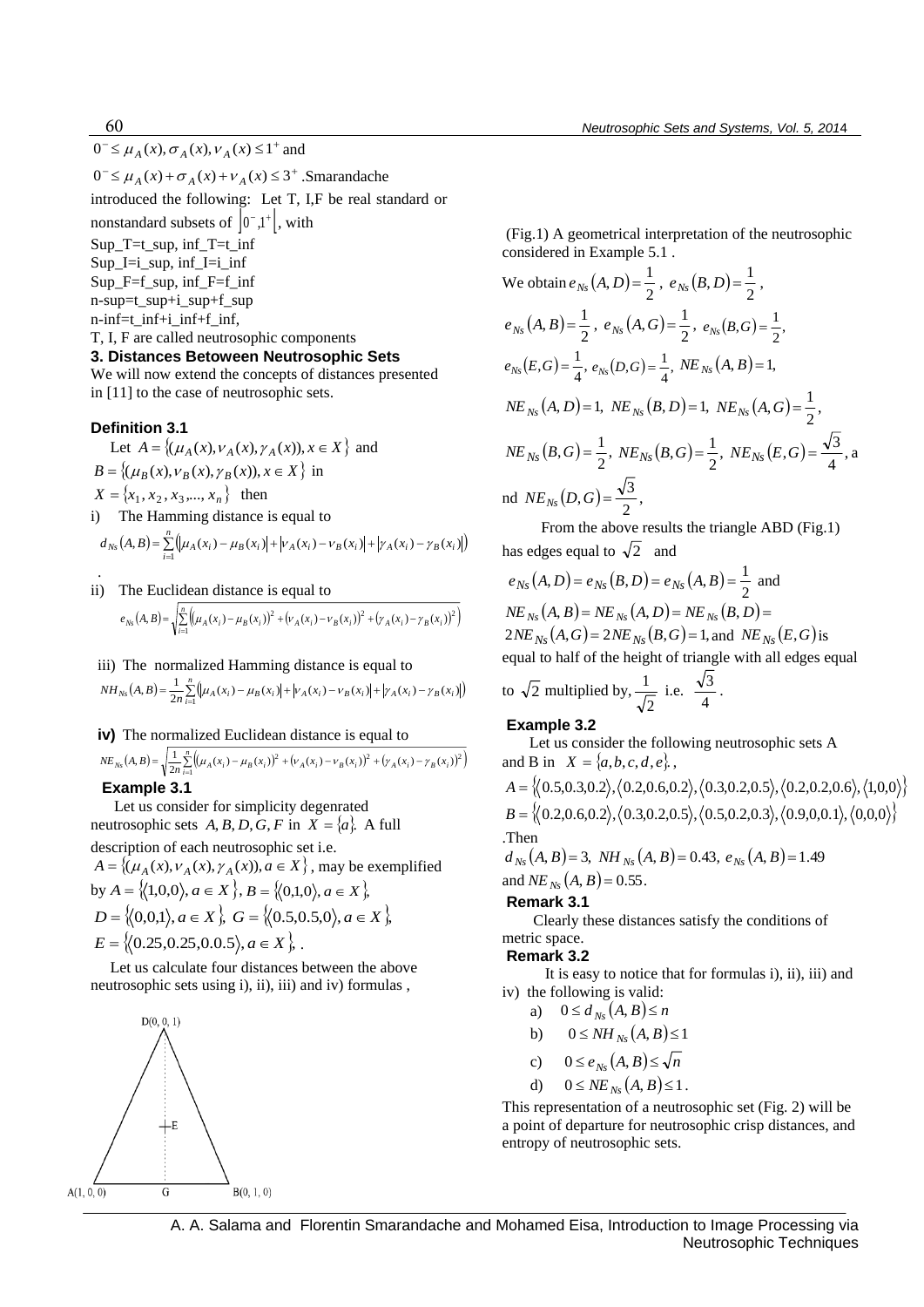

Fig. 2. A three-dimension representation of a neutrosophic set[9, 10].

## **4. Hesitancy Degree and Cardinality for Neutrosophic Sets**

We will now extend the concepts of distances to the case of neutrosophic hesitancy degree. By taking into account the four parameters characterization of neutrosophic sets i.e.  $A = \{ \langle \mu_A(x), \nu_A(x), \gamma_A(x), \pi_A(x) \rangle, x \in X \}$ 

#### **Definition4.1**

Let  $A = \{ (\mu_A(x), \nu_A(x), \gamma_A(x)), x \in X \}$  and  $B = \{(\mu_B(x), \nu_B(x), \gamma_B(x)), x \in X\}$  on  $X = \{x_1, x_2, x_3, \dots, x_n\}$ For a neutrosophic set  $A = \{ (\mu_A(x), \nu_A(x), \gamma_A(x)), x \in X \}$  in X, we set  $A = \{ (\mu_A(x), \nu_A(x), \gamma_A(x)), x \in X \}$  in X, we<br>call  $\pi_A(x) = 3 - \mu_A(x) - \nu_A(x) - \gamma_A(x)$ , the neutrosophic index of x in A. İt is a hesitancy degree of x to A it is obvtous that  $0 \leq \pi_A(x) \leq 3$ . **Definition 4.2** 

Let  $A = \{(\mu_A(x), \nu_A(x), \gamma_A(x)), x \in X\}$  and  $B = \{(\mu_B(x), \nu_B(x), \gamma_B(x)), x \in X\}$  in  $X = \{x_1, x_2, x_3, \dots, x_n\}$  then i) The Hamming distance is equal to = { $x_1, x_2, x_3, ..., x_n$ } then acquisi<br>
The Hamming distance is equal to the acquisi<br>  $(A, B) = \sum_{i=1}^{n} (\mu_A(x_i) - \mu_B(x_i)| + |\mu_A(x_i) - \nu_B(x_i)| + |\mu_A(x_i) - \pi_B(x_i)| + |\pi_A(x_i) - \pi_B(x_i)|)$  behavior

 $d_{Ns}(A, B) = \sum_{i=1}^{N} (\mu_A(x_i) - \mu_B(x_i)) + |\nu_A(x_i) - \nu_B(x_i)| + |\gamma_A(x_i) - \gamma_B(x_i)| + |\pi_A(x_i) - \pi_B(x_i)|$ . Taking into account that Taking into account that<br>  $\pi_A(x_i) = 3 - \mu_A(x_i) - \nu_A(x_i) - \gamma_A(x_i)$  and  $\pi_A(x_i) = 3 - \mu_A(x_i) - \nu_A(x_i) - \gamma_A(x_i)$  as<br>  $\pi_B(x_i) = 3 - \mu_B(x_i) - \nu_B(x_i) - \gamma_B(x_i)$ we have  $|\pi_A(x_i) - \pi_B(x_i)| = |3 - \mu_A(x_i) - \nu_A(x_i) - \gamma_A(x_i) - 3 + \mu_A(x_i) + \nu_B(x_i) + \gamma_B(x_i)|$  $\leq |\mu_{B}(x_{i}) - \mu_{A}(x_{i})| + |\nu_{B}(x_{i}) - \nu_{A}(x_{i})| + |\gamma_{B}(x_{i}) - \gamma_{A}(x_{i})|$ .

ii) The Euclidean distance is equal to

**61**<br> **i n Euclidean distance is equal to <br>**  $(A, B) = \sqrt{\sum_{i=1}^{n} ((\mu_A(x_i) - \mu_B(x_i))^2 + (\nu_A(x_i) - \nu_B(x_i))^2 + (\nu_A(x_i) - \nu_B(x_i))^2 + (\pi_A(x_i) - \pi_B(x_i))^2)}$  $e_{Ns}(A, B) = \sqrt{\sum_{i=1}^{N} ((\mu_A(x_i) - \mu_B(x_i))^2 + (\nu_A(x_i) - \nu_B(x_i))^2 + (\gamma_A(x_i) - \gamma_B(x_i))^2 + (\pi_A(x_i) - \pi_B(x_i))^2}$  $\mathcal{L}(B) = \sqrt{\sum_{i} (\mu_A(x_i) - \mu_B(x_i))^2 + (\nu_A(x_i) - \nu_B(x_i))^2 + (\gamma_A(x_i) - \gamma_B(x_i))^2 + (\pi_A(x_i) - \pi_B(x_i))^2}$ 

we have

$$
(\pi_A(x_i) - \pi_B(x_i))^2 =
$$
  
\n
$$
(-\mu_A(x_i) - \nu_A(x_i) - \gamma_A(x_i) + \mu_B(x_i) + \nu_B(x_i) + \gamma_B(x_i))^2
$$
  
\n
$$
= (\mu_B(x_i) - \mu_A(x_i))^2 + (\nu_A(x_i) - \nu_B(x_i))^2 + (\gamma_A(x_i) - \gamma_B(x_i))^2
$$
  
\n
$$
+ 2(\mu_B(x_i) - \mu_A(x_i)(\nu_A(x_i) - \nu_B(x_i))
$$
  
\n
$$
(\gamma_B(x_i) - \gamma_A(x_i))
$$

iii) The normalized Hamming distance is equal to

 $\gamma_B(x_i) - \gamma_A(x_i)$ <br>
The normalized Hamming distance is equal to<br>  $(A, B) = \frac{1}{2n} \sum_{i=1}^{n} (\mu_A(x_i) - \mu_B(x_i)| + |\gamma_A(x_i) - \gamma_B(x_i)| + |\gamma_A(x_i) - \gamma_B(x_i)|)$  $NH_{Ns}(A, B) = \frac{1}{2n} \sum_{i=1}^{n} || \mu_A(x_i) - \mu_B(x_i) || + |\nu_A(x_i) - \nu_B(x_i) || + |\gamma_A(x_i) - \gamma_B(x_i) || + |\pi_A(x_i) - \pi_B(x_i)||$  $\mathcal{L}(B) = \frac{1}{2} \sum_{i=1}^{n} (\mu_A(x_i) - \mu_B(x_i)) + |\nu_A(x_i) - \nu_B(x_i)| + |\gamma_A(x_i) - \gamma_B(x_i)| + |\pi_A(x_i) - \pi_A(x_i)|$ 

iv) The normalized Euclidean distance is equal to  
\n
$$
NE_{N_0}(A, B) = \sqrt{\frac{1}{2n} \sum_{i=1}^{n} ((\mu_A(x_i) - \mu_B(x_i))^2 + (\gamma_A(x_i) - \gamma_B(x_i))^2 + (\gamma_A(x_i) - \gamma_B(x_i))^2 + (\pi_A(x_i) - \pi_B(x_i))^2)}
$$

#### **5.2 Remark**

 It is easy to notice that for formulas i), ii), iii) and the following is valid:

a)  $0 \le d_{Ns}(A, B) \le 2n$ 

b) 
$$
0 \leq NH_{Ns}(A, B) \leq 2
$$

c) 
$$
0 \le e_{Ns}(A, B) \le \sqrt{2n}
$$

$$
\begin{array}{ll}\n\text{d)} & 0 \leq N E_{N_s}(A, B) \leq \sqrt{2} \, .\n\end{array}
$$

## **5. from Images to Neutrosophic Sets, and Entropy**

Given the definitions of the previous section several possible contributions are discussed. Neutrosophic sets may be used to solve some of the problems of data causes problems in the classification of pixels. Hesitancy in images originates from various factors, which in their majority are due to the inherent weaknesses of the acquisition and the imaging mechanisms. Limitations of the acquisition chain, such as the quantization noise, the suppression of the dynamic range, or the nonlinear behavior of the mapping system, affect our certainty on deciding whether a pixel is "*gray*" or "*edgy*" and therefore introduce a degree of hesitancy associated with the corresponding pixel. Therefore, hesitancy should encapsulate the aforementioned sources of indeterminacy that characterize digital images. Defining the membership component of the A–NS that describes the brightness of pixels in an image, is a more straightforward task that can be carried out in a similar manner as in traditional fuzzy image processing systems. In the presented heuristic framework, we consider the membership value of a gray level *g* to be its normalized

#### A. A. Salama and Florentin Smarandache and Mohamed Eisa, Introduction to Image Processing via Neutrosophic **Techniques**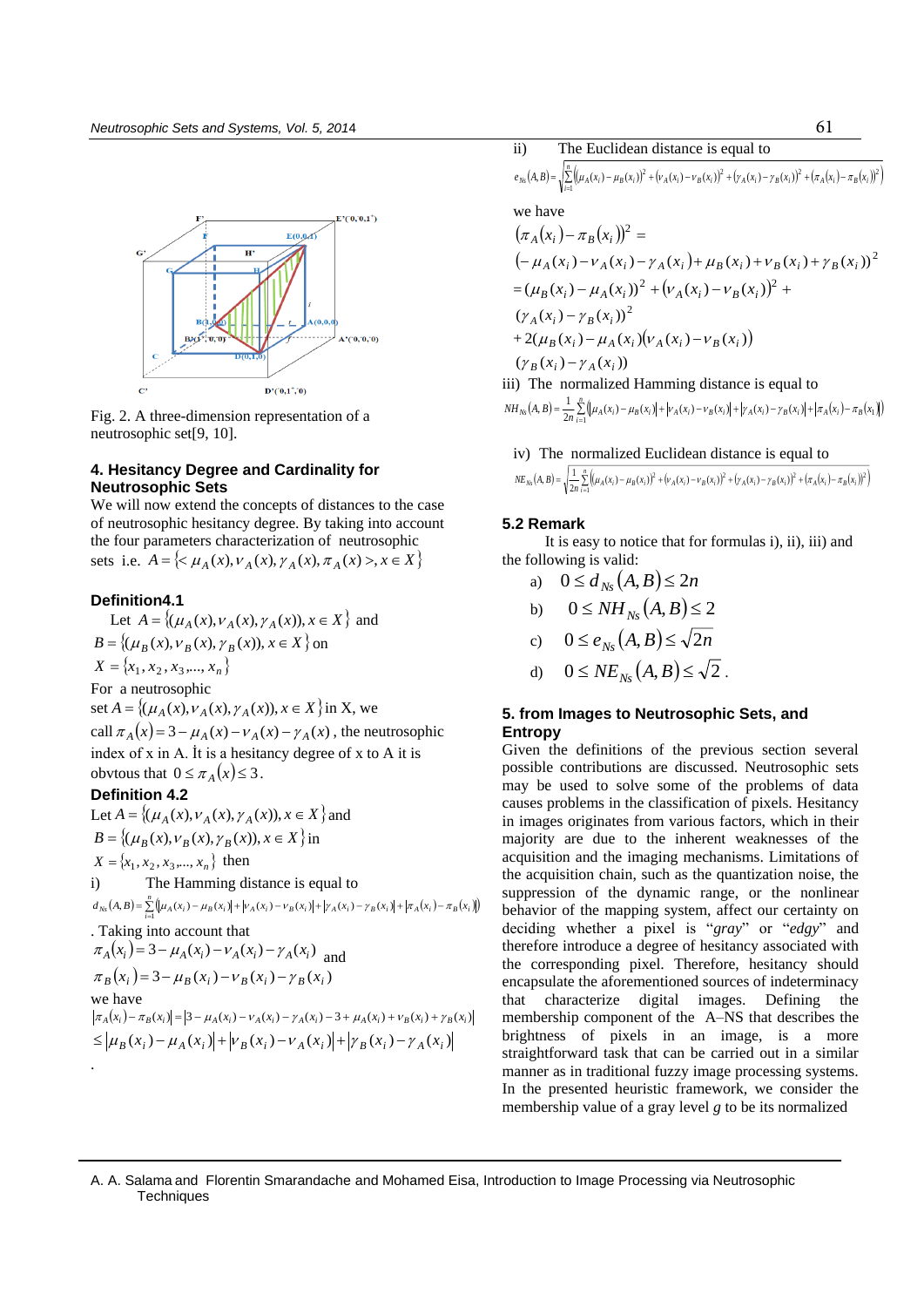intensity level; that

is 
$$
\mu_A(g) = \frac{g}{L-1_x}
$$
 where  $g \in \{0, ..., L-1\}$ . It should be

mentioned that any other method for calculating  $\mu_A(g)$  can also be applied.

In the image is  $A$  being  $(x, y)$  the coordinates of each pixel and the  $g(x, y)$  be the gray level of the pixel  $(x, y)$  implies  $0 \le g(x, y) \le L - 1$ . Each image pixel is associated with four numerical values:

- A value representing the membership  $\mu_A(x)$ , obtained by means of membership function associated with the set that represents the expert's knowledge of the image.
- A value representing the indeterminacy  $v_A(x)$ , obtained by means of the indeterminacy function associated with the set that represents the ignorance of the expert's decision.
- A value representing the nonmembership  $\gamma_A(x)$ , obtained by means of the non -membership function associated with the set that represents the ignorance of the expert's decision.
- A value representing the hesitation measure  $\pi_A(x)$ , obtained by means of measure  $\pi_A(x)$ , obtained by means of<br>the  $\pi_A(x) = 3 - \mu_A(x) - \nu_A(x) - \gamma_A(x)$ .

Let an image A of size  $M \times N$  pixels having L gray levels ranging between 0 and *L-1*. The image in the neutrosophic domain is considered as an array of neutrosophic singletons. Here, each element denoted the degree of the membership, indeterminacy and nonmembership according to a pixel with respect to an image considered. An image A in neutrosophic set membership according to a pixel with respect to an image considered. An image A in neutrosophic set is  $A = \{ \langle \mu_A(g_{ij}), \nu_A(g_{ij}), \gamma_A(g_{ij}) \rangle, g_{ij} \in \{0, ..., L-1\} \}$ 

where  $\mu_A(g_{ij}), \nu_A(g_{ij}), \gamma_A(g_{ij})$  denote the degrees of

membership indeterminacy and non-membership of the  $(i, j) - th$  pixel to the set A associated with an image

property 
$$
\mu_A(g) = \frac{g - g_{\text{min}}}{g - g_{\text{max}}}
$$
 where  $g_{\text{min}}$  and  $g_{\text{max}}$  are

the minimum and the maximum gray levels of the image. Entropy plays an important role in image processing. In our further considertions on entropy for neutrosophic sets the concept of cardinality of a neutrosophic set will also be useful

#### **Definition 5.1**

Let 
$$
A = \langle (\mu_A(x), \nu_A(x), \gamma_A(x)), x \in X \rangle
$$
 a

neutrosophic set in X, first, we define two cardinalities of a neutrosophic set

 The least (sure) cadinality of A is equal to so is called segma-count, and is called here the

$$
\min \sum cont(A) = \sum_{i=1} \mu_A(x_i) + \sum_{i=1} \nu_A(x_i)
$$

• The bigesst cadinality of A, which is possible<br>due to  $\pi_A(x)$  is equal to<br> $\max \sum cont(A) = \sum_{i=1}^{\infty} (\mu_A(x_i) + \pi_A(x_i)) + \sum_{i=1}^{\infty} \nu_A(x_i) + \pi_A(x_i))$ due to  $\pi_A(x)$  is equal to

$$
\text{ax } \sum cont(A) = \sum_{i=1} (\mu_A(x_i) + \pi_A(x_i)) + \sum_{i=1} \nu_A(x_i) + \pi_A(x_i)
$$

and, clearly for 
$$
A^c
$$
 we have  
\nmin  $\sum cont(A^c) = \sum_{i=1} \gamma_A(x_i) + \sum_{i=1} \nu_A(x_i)$ ,  
\nmax  $\sum cont(A^c) = \sum_{i=1} (\gamma_A(x_i) + \pi_A(x_i)) + \sum_{i=1} \nu_A(x_i) + \pi_A(x_i))$ 

. Then the cadinality of neutrosophic set is defined as the interval

 $Card(A)$  =  $\left[\min\sum Cont(A),\max\sum Cont(A)\right]$ 

## **Definition 5.2**

An entropy on  $NS(X)$  is a real-valued functional  $E: NS(X) \rightarrow [0,1]$ , satisfying the following axiomatic requirements:

 $E_1$ :  $E(A) = 0$  iff A is a neutrosophic crisp set; that is

$$
\mu_A(x_i) = 0
$$
 or  $\mu_A(x_i) = 1$  for all  $x_i \in X$ .  
\nE<sub>2</sub>:  $E(A) = 1$  iff  $\mu_A(x_i) = v_A(x_i) = \gamma_A(x_i)$  for

all 
$$
x_i \in X
$$
, that is  $A = A^c$ .

 $E_{3}: E(A) \leq E(B)$  if A refine B; i.e.  $A \leq B$ .

 $E_{4:} E(A) = E(A^{c})$ 

Where a neutrosophic entropy measure be define as

Where a neutrosophic entropy measure be  
\n
$$
E(A) = \frac{1}{n} \sum_{i=1}^{n} \frac{\max Count(A_i \cap A_i^c)}{\max Count(A_i \cup A_i^c)}
$$
 where

 $n = Cardinal(X)$  and  $A_i$  denotes the single-element

A–NS corresponding to the  $i<sup>th</sup>$  element of the universe X and is described as

 $A_i = \{(\mu_A(x_i), \nu_A(x_i), \gamma_A(x_i)), x_i \in X\}.$ 

In other words,  $A_i$  is the i<sup>th</sup> "component" of A.

cardinality of A and is given by :

Moreover, max *Count*(*A*) denotes the biggest  
cardinality of A and is given by :  
max 
$$
\sum cont(A) = \sum_{i=1} (\mu_A(x_i) + \pi_A(x_i)) + \sum_{i=1} \nu_A(x_i) + \pi_A(x_i))
$$

### **Conclusion**

Some of the properties of the neutrosophic sets, Distance measures, Hesitancy Degree, Cardinality and Entropy measures are briefed in this paper. These measures can be used effectively in image processing and pattern recognition. The future work will cover the application of these measures.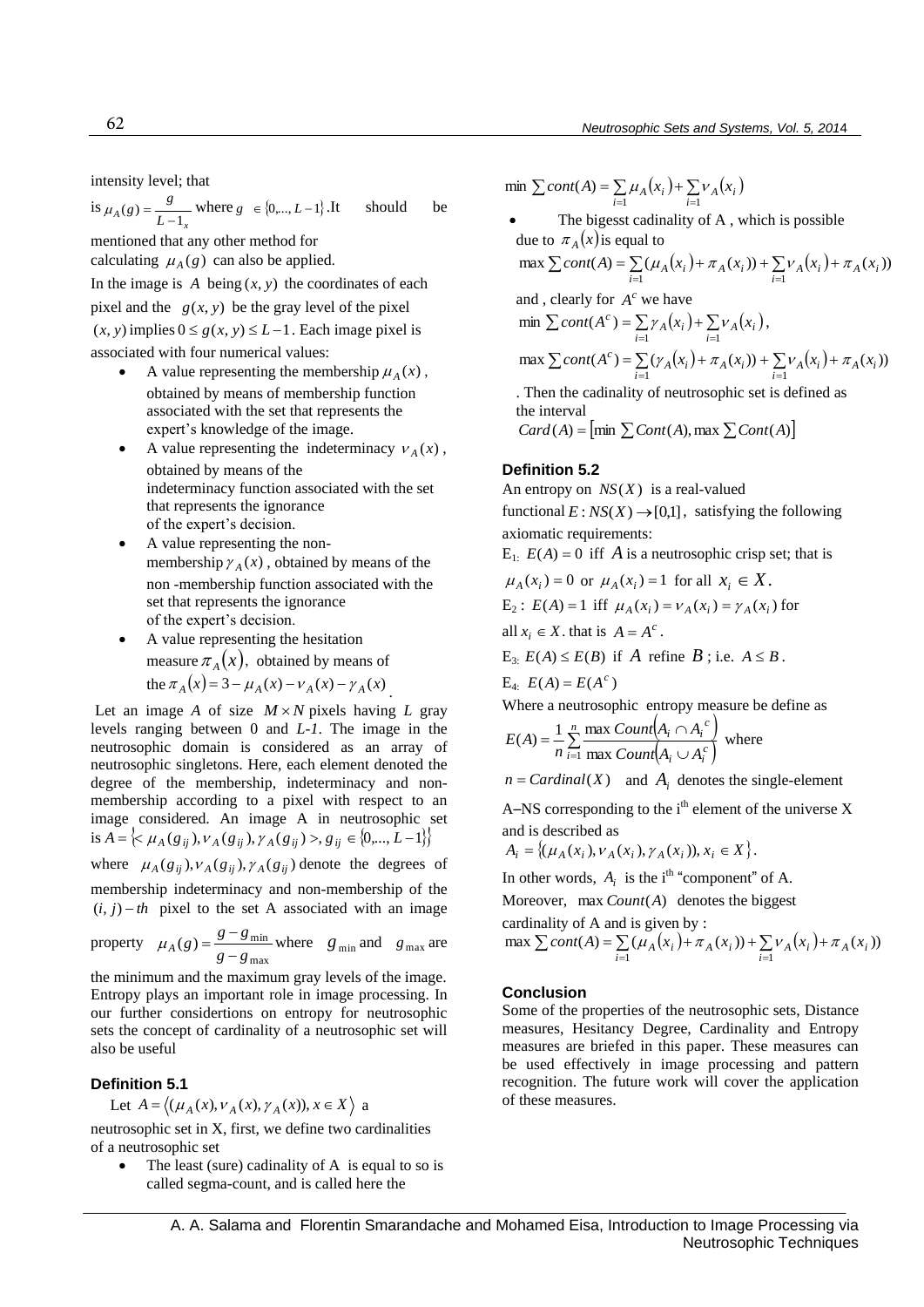#### **References**

- [1] K. Atanassov, intuitionistic fuzzy sets, in V. Sgurev, ed.,Vii ITKRS Session, Sofia (June 1983 central Sci. and Techn. Library, Bulg. Academy of Sciences (1984).
- [2] K. Atanassov, intuitionistic fuzzy sets, Fuzzy Sets and Systems 2087-96, (1986).
- [3] K. Atanassov, Review and new result on intuitionistic fuzzy sets, preprint IM-MFAIS-1- 88, Sofia, (1988).
- [4] I. M. Hanafy, A. A. Salama and K. Mahfouz, Correlation Coefficient of Neutrosophic Sets by Centroid Method" International Journal of Probability and Statistics, 2(1),(2013)pp 9-12.
- [5] I. M. Hanafy, A. A. Salama and K. Mahfouz, Correlation of neutrosophic Data, International Refereed Journal of Engineering and Science (IRJES), Vol.(1), Issue 2, (2012)pp.39-43.
- [6] I. M. Hanafy, A.A. Salama and K. M. Mahfouz , Neutrosophic Classical Events and Its Probability,International Journal of Mathematics and Computer Applications Research(IJMCAR),Vol.(3),Issue1,(2013) pp171-178.
- [7] A.A. Salama and S.A. Alblowi, Neutrosophic Set and Neutrosophic Topological Spaces, ISOR J. Mathematics (IOSR-JM),Vol. (3). Issue (4), (2012)pp 31-35.
- [8] A. A. Salama and S.A. Alblowi, Generalized Neutrosophic Set and Generalized Neutrousophic Topological Spaces, Journal Computer Science and Engineering,Vol.(2) No. (7), (2012)pp98-102.
- [9] F.Smarandach, Neutrosophicset a generalization of the intuitinistic fuzzy sets" , Proceedings of the third conference of the European Society for fuzzy logic and Technolgye, EUSFLAT, Septamper Zittau Geamany Univ. of Applied Sciences at Zittau Goerlit 2, (2003)pp141-146.
- [10] Florentin Smarandache, Neutrosophy and Neutrosophic Logic, First International Conference on Neutrosophy, Neutrosophic Logic, Set, Probability and Statistics University of New Mexico, Gallup, NM 87301, USA(2002) .
- [11]Eulalia Szmidt and Janus Koeprzyk, Distance between intuitionistic fuzzy sets , Fuzzy Sets and Systems 114, (2000)pp 505-518.
- [12] A. A. Salama, Neutrosophic Crisp Points & Neutrosophic Crisp Ideals, Neutrosophic Sets and Systems, Vol.1, No. 1,( 2013)pp 50-54.
- [13] A. A. Salama and F. Smarandache, Filters via Neutrosophic Crisp Sets, Neutrosophic Sets and Systems, Vol.1, No. 1, (2013)pp34-38.
- [14] A. A. Salama, The Concept of Neutrosophic Set and Basic Properties of Neutrosophic Set Operations, WASET 2012 PARIS, FRANC, International University of Science, Engineering and Technology ,(2012).
- [15] A. A. Salama, Florentin Smarandache, and Valeri Kroumov, Neutrosophic Crisp Sets & Neutrosophic Crisp Topological Spaces, Neutrosophic Sets and Systems,Vol. (2), (2014) pp25-30.
- [16] A. A. Salama, F. Smarandache and S. A. Alblowi, The Characteristic Function of a neutrosophic Set, Neutrosophic Sets and Systems, Vol.3, (2014)pp14-18.
- [17] A. A. Salama, Mohamed Eisa and M. M. .Abdelmoghny, Neutrosophic Relations Database, International Journal of Information Science and Intelligent System, 3(2),(2014)pp33-46
- [18] A. A. Salama, Florentin Smarandache andValeri Kroumov, Neutrosophic Closed Set and Neutrosophic Continuous Functions, Neutrosophic Sets and Systems, Vol.(4), (2014) pp4-8.
- [19] A. A. Salama, Florentin Smarandache and S. A. Alblowi, New Neutrosophic Crisp Topological Concepts, Neutrosophic Sets and Systems, Vol(4), (2014)pp50-54.
- [20] A. A. Salama, Said Broumi and Florentin Smarandache Neutrosophic Crisp Open Set and Neutrosophic Crisp Continuity via Neutrosophic Crisp Ideals, I.J. Information Engineering and Electronic Business,(3), (2014)pp1-8.
- [21]A. A. Salama, Haitham A. El-Ghareeb, Ayman M. Manie and M. M. Lotfy, Utilizing Neutrosophic Set in Social Network Analysis e-Learning Systems International Journal of Information Science and Intelligent System, Vol(.3), No.4, (2014).
- [22] A. A. Salama, Haithem A. El-Ghareeb, Ayman. M. Maine and Florentin Smarandache, Introduction to Develop Some Software Programes for dealing with Neutrosophic Sets, Neutrosophic Sets and Systems, Vol.(3),(2014) pp51-52.
- [23] A. A. Salama, Mohamed Abdelfattah, Mohamed Eisa, Distances, Hesitancy Degree

A. A. Salama and Florentin Smarandache and Mohamed Eisa, Introduction to Image Processing via Neutrosophic **Techniques**